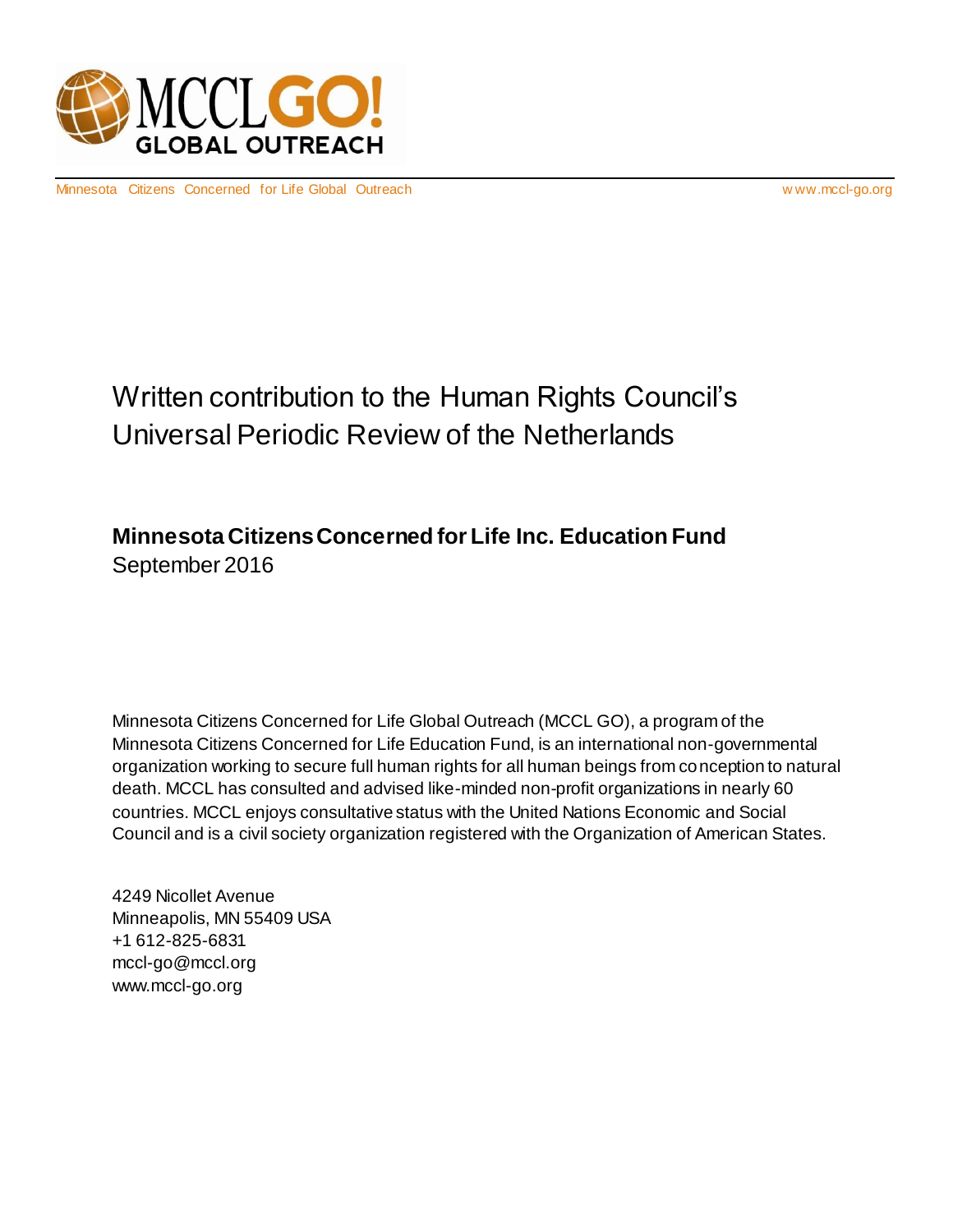## Euthanasia and human rights in the Netherlands

1. Although the practice of euthanasia in the Netherlands has received significant outside scrutiny, few have considered the issue in light of the nation's human rights obligations. The Minnesota Citizens Concerned for Life Education Fund urges the Human Rights Council to take this matter into serious consideration. In the following contribution, we explain how the practice of euthanasia and assisted suicide in the Netherlands violates the right to life, the right to health, and non-discrimination. These rights are protected by international human rights instruments to which the Netherlands is a party.

#### **An overview of euthanasia and assisted suicide in the Netherlands**

2. Euthanasia may be defined as the intentional killing (typically by lethal injection) of a patient for his or her alleged benefit (e.g., for the purpose of relieving the patient's suffering). Assisted suicide is when someone (usually a physician) assists the patient in the intentional taking of his or her own life (such as by prescribing a lethal drug overdose). Both of these acts are different from merely allowing death by withdrawing or withholding medical treatment.

3. The Netherlands codified euthanasia and assisted suicide into law in 2002 (though euthanasia was practiced and legally accepted long before then). Under the Termination of Life on Request and Assisted Suicide Act, physicians may euthanize or assist in the suicide of patients if certain criteria are met. Patients must, for example, experience "unbearable suffering," and they must make a voluntary request for euthanasia. They need not have a terminal illness. Patients as young as 12 years old may ask for euthanasia.

4. But these requirements don't tell the whole story. The "suffering" required for eligibility has been interpreted very broadly and very subjectively, encompassing psychological and emotional pain. One woman in her 20s, for example, received a lethal injection because she had been sexually abused and was still traumatized by the experience. <sup>1</sup> A mother of two teenage children received assisted suicide because she had tinnitus (a ringing in the ears). <sup>2</sup> A 70-year-old was killed because she couldn't see and considered blindness to be "unbearable suffering."<sup>3</sup> Dutch euthanasia patients include people with dementia and people with only psychiatric (non-physical) problems, such as depression, loneliness, and post-traumatic stress. They also include people who are "tired of living." <sup>4</sup>

5. Moreover, physicians in the Netherlands euthanize some patients who have made no explicit request for death. Most such patients are mentally incompetent (they may, for example, have advanced dementia or be in a coma). This non-voluntary euthanasia is not classified as "euthanasia" in the Netherlands and thus falls outside of the euthanasia policy. It has rarely been prosecuted.

6. In addition, euthanasia is not, in fact, limited to those who are at least 12 years old. The Groningen Protocol, which has been accepted by the Dutch medical profession, establishes criteria according to which doctors may, without fear of prosecution, euthanize human infants with the permission of their parents. (This is another form of non-voluntary euthanasia and is not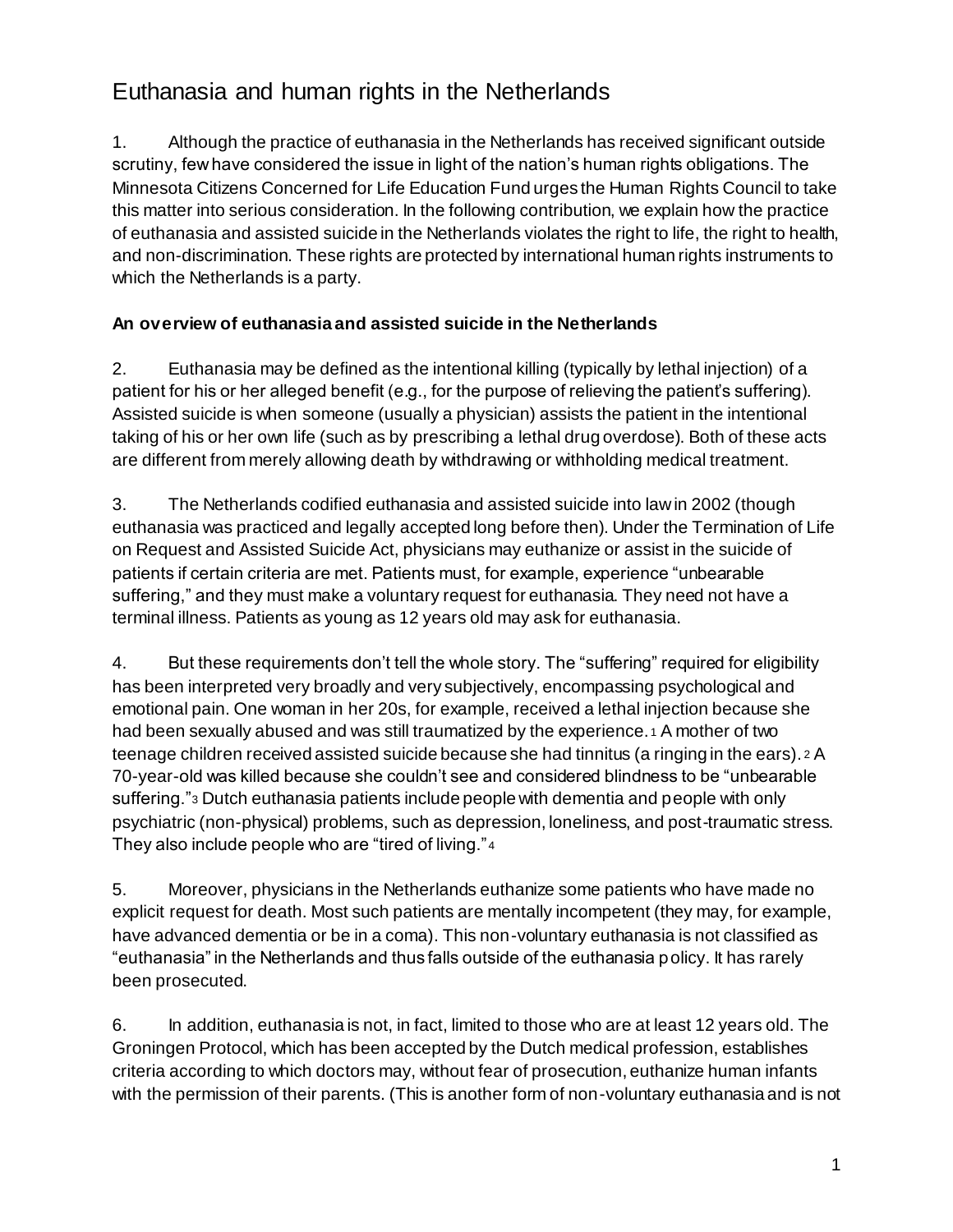classified as "euthanasia" in the Netherlands.) Some of the babies who are euthanized would otherwise be expected to die from an underlying condition. Others have received a very poor prognosis and would require intensive care. And a third category of infants are those who are "not dependent on intensive medical treatment but for whom a very poor quality of life, associated with sustained suffering, is predicted."<sup>5</sup> These babies usually have disabilities such as spina bifida.

7. The reported number of Dutch patients killed through euthanasia and assisted suicide has increased substantially—rising from 2,331 in 2008 to 5,516 in 2015. (These numbers do not include those who are killed without an explicit request.) In 2015, 109 dementia patients were euthanized, and 56 people were killed for psychiatric reasons; both figures have increased significantly in recent years. Cancer, however, remains by far the most common underlying condition among those who die by euthanasia.<sup>6</sup>

#### **Euthanasia in the Netherlands violates the right to life**

8. The euthanasia and assisted suicide practiced in the Netherlands involve the intentional killing of human beings. But international human rights instruments—including binding treaties to which the Netherlands is a party—recognize the right to life of all human beings. They also require protection of this right by law.

9. The Universal Declaration of Human Rights (UDHR) affirms "the inherent dignity and ... equal and inalienable rights of all members of the human family" (preamble). It also states, "Everyone has the right to life, liberty and security of person" (Article 3). The International Covenant on Civil and Political Rights (ICCPR) declares, "Every human being has the inherent right to life. This right shall be protected by law. No one shall be arbitrarily deprived of his life" (Article 6.1). The European Convention on Human Rights states, "Everyone's right to life shall be protected by law. No one shall be deprived of his life intentionally" (Article 2.1).

10. Human dignity and rights, these documents proclaim, are *inherent*. Human beings have a right to life simply because they are human—regardless of age, ability, health, dependency, or other characteristics. This right protects all individuals from intentional killing. Why should it not protect those who are killed through euthanasia? States must safeguard the lives of everyone.

11. One could assert that the right to life does not apply if the killing is voluntary (on the part of the one who is killed). But human rights treaties make no such exception. Moreover, the treaties consider the right to life to be an *inalienable* right. The ICCPR, following the UDHR, affirms "the equal and inalienable rights of all members of the human family" (preamble). And an inalienable right is one that cannot be taken away or forfeited by the rights-bearer. An individual's desire to die, therefore, does not nullify his or her right to life.

12. Even if the right to life could be forfeited, however, euthanasia in the Netherlands is not always a free and voluntary choice. One former member of a Dutch regional euthanasia review committee estimates that 20 percent of euthanasia patients feel pressure to die from family members or family circumstances. A survey published by the Royal Dutch Medical Association found that 70 percent of doctors had experienced pressure to euthanize patients. <sup>7</sup>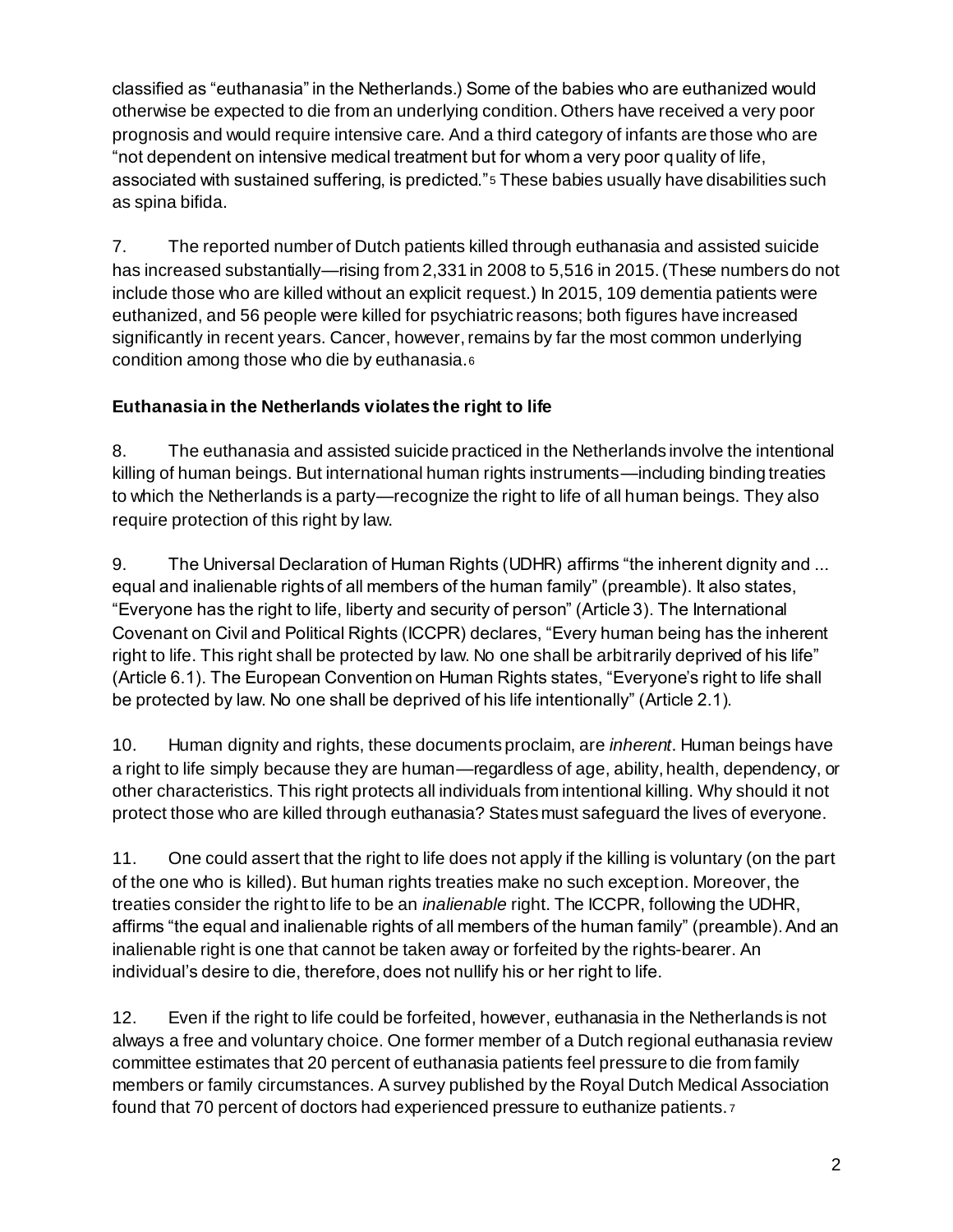13. In its most recent evaluation of the Netherlands, the United Nations Human Rights Committee noted that it "remains concerned at the extent of euthanasia and assisted suicides in the State party. Under the law on the Termination of Life on Request and Assisted Suicide, although a second physician must give an opinion, a physician can terminate a patient's life without any independent review by a judge or magistrate to guarantee that this decision was not the subject of undue influence or misapprehension." The Committee urged that the Dutch law "be reviewed in light of the [ICCPR's] recognition of the right to life." <sup>8</sup>

14. Most disturbing, however, is the fact that doctors in the Netherlands intentionally kill some (usually incompetent) patients who have made no explicit request for death. Governmentsponsored national surveys—conducted every five years—indicate that hundreds of patients each year are euthanized without an explicit request. In 2010, according to the latest study, 310 patients were so killed; in 2005, a total of 550 were euthanized without request. <sup>9</sup> In cases like these, the right to life has been flagrantly violated.

15. Similarly, the killing of newborns involves no request or consent on the part of the one who is killed. The Human Rights Committee condemned infant euthanasia in 2001. "The Committee is gravely concerned at reports that new-born handicapped infants have had their lives ended by medical personnel. The [Netherlands] should scrupulously investigate any such allegations of violations of the right to life (article 6 of the [ICCPR]), which fall outside the law on euthanasia."

16. The Committee also expressed concern about the euthanasia of children as young as 12 years old. "The Committee considers it difficult to reconcile a reasoned decision to terminate life with the evolving and maturing capacities of minors. In view of the irreversibility of euthanasia and assisted suicide, the Committee wishes to underline its conviction that minors are in particular need of protection."<sup>10</sup> Likewise, the United Nations Committee on the Rights of the Child wrote in 2015 that it "remains concerned that euthanasia can be applied to patients under 18 years of age. The Committee is also concerned about the insufficient transparency and oversight of the practice."<sup>11</sup>

17. For all of these reasons, the current practice of euthanasia in the Netherlands is not compatible with the right to life guaranteed by international law.

#### **Euthanasia in the Netherlands violates equality and non-discrimination**

18. The Netherlands' euthanasia policy authorizes the killing of only those who ostensibly meet certain criteria. Most people are protected under the law while others—typically people who have diseases, disabilities, or mental problems—are deemed eligible to be killed.

19. But the right to life protects not only the young, healthy, and able-bodied, but also the elderly, sick, and disabled. Discrimination in law is contrary to the equality and nondiscrimination required by international human rights instruments. The UDHR guarantees the rights and freedoms of everyone "without distinction of any kind" (Article 2) and states, "All are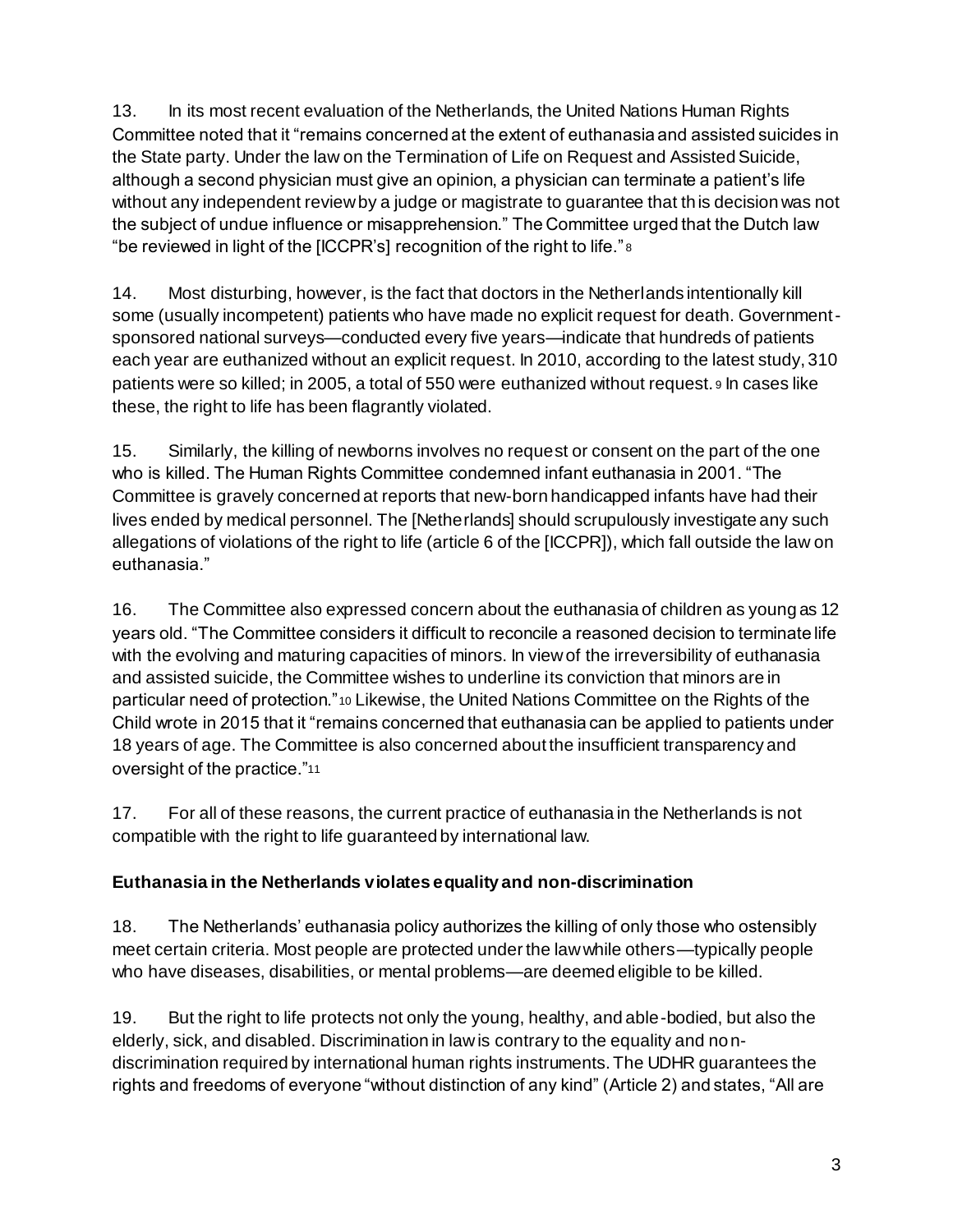equal before the law and are entitled without any discrimination to equal protection of the law" (Article 7). The ICCPR also prohibits discrimination (Article 26).

20. The non-voluntary euthanasia of disabled infants, practiced in the Netherlands under the Groningen Protocol, is an especially clear violation of equality and non-discrimination. The Convention on the Rights of Persons with Disabilities (CRPD) considers "discrimination against any person on the basis of disability ... a violation of the inherent dignity and worth of the human person" (preamble). Parties to the CRPD "reaffirm that every human being has the inherent right to life and shall take all necessary measures to ensure its effective enjoyment by persons with disabilities on an equal basis with others" (Article 10). More specifically, the CRPD calls on states to "ensure the full enjoyment by children with disabilities of all human rights and fundamental freedoms on an equal basis with other children" (Article 7.1).

21. By authorizing the killing of some human beings, Dutch law creates a distinction in how it treats different categories of people. It also sends a message to society about the kind of lives that are worth living and the kind that are not. This discrimination must be rejected.

#### **Euthanasia in the Netherlands violates the right to health**

22. The International Covenant on Economic, Social and Cultural Rights protects "the right of everyone to the enjoyment of the highest attainable standard of physical and mental health" (Article 12.1). The facilitation of euthanasia, in at least some instances, can prevent patients from receiving the full health care to which they are entitled, especially palliative and mental health care.

23. A 2016 study published in *JAMA Psychiatry* reviewed the cases of 66 Dutch patients who were euthanized for psychiatric reasons. Depression was the primary issue in 55 percent of the cases. A majority of patients were described as socially isolated or lonely. Some had posttraumatic stress, eating disorders, or autism. And 56 percent of patients had refused some recommended treatment—yet were still granted euthanasia. The authors of the study note that the "granting of [euthanasia] requests appears to involve considerable physician judgment, usually involving multiple physicians who do not always agree (sometimes without independent psychiatric input)." In 12 percent of cases, the psychiatrist who was involved did not believe that the legal criteria for euthanasia had been met.<sup>12</sup>

24. The right to health includes the right to mental health. There can be little doubt that the mental health of some Dutch euthanasia patients has not been adequately addressed.

25. In addition, the United Nations Committee on Economic, Social and Cultural Rights has expressed concern regarding "reports that many older persons are denied appropriate care, including in nursing homes, due to the insufficient number of caregivers, the lack of sufficiently trained personnel and the absence of a comprehensive enactment on geriatric health care." The Committee called on the Netherlands "to accord priority to the improvement of the health-care system for older persons, in order to meet its obligation of ensuring availability, accessibility, acceptability and quality of health care for them." <sup>13</sup> There is a danger that, in such an environment, euthanasia may serve as a replacement for the care that patients deserve.